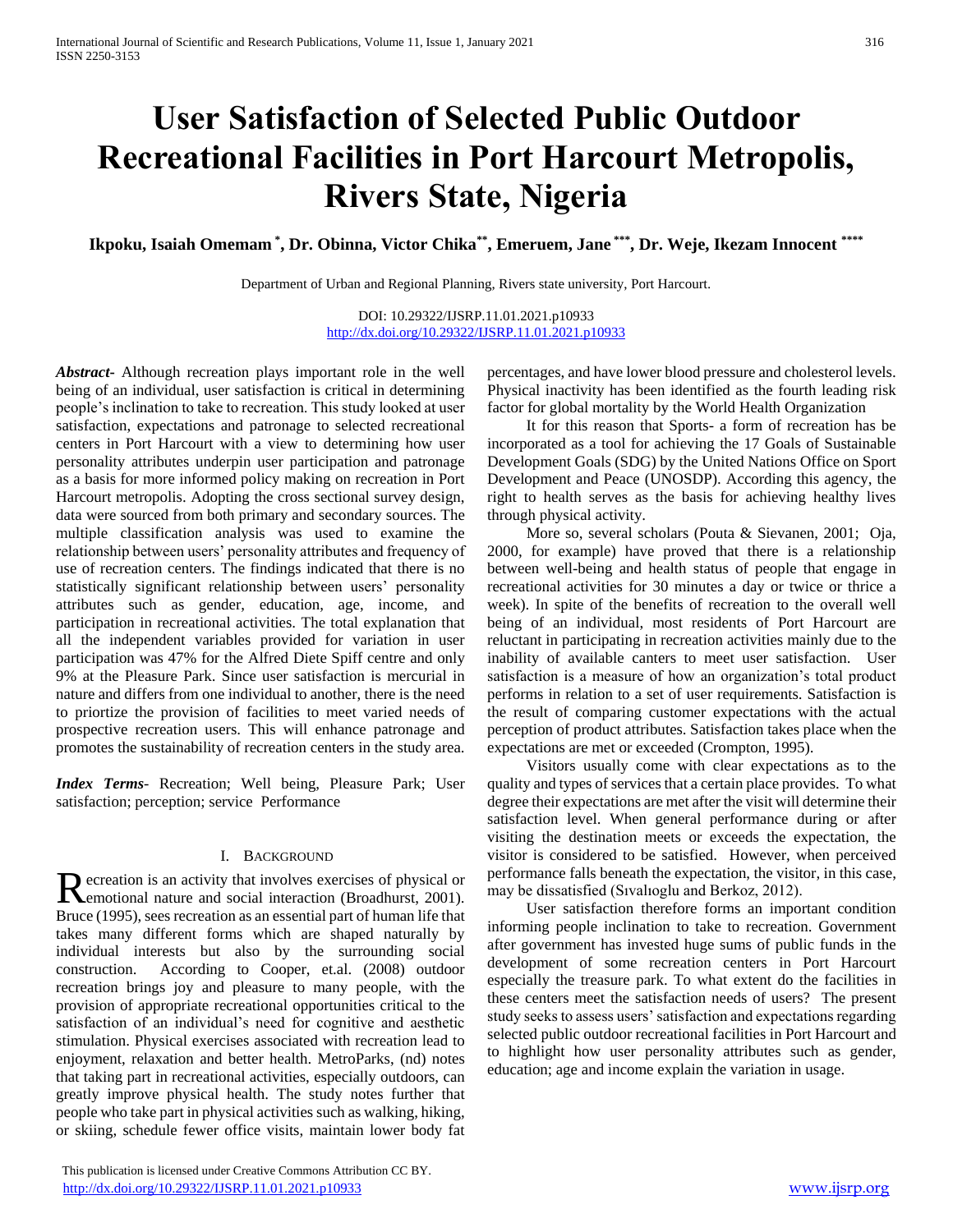#### II. STUDY LOCATION

 Port Harcourt metropolis lies along the Bonny River (an eastern distributary of the Niger River) 41 miles (66 km) upstream from the Gulf of Guinea. The area lies between a peninsula approximately 4.421N and 4.471N and 6.551E, 7.081E (Ogionwo, 1979). The area is bounded in the north by Ikwerre and Etche Local Gocernment Area (LGAs), in the east, Oyibo and Eleme LGAs, in the west byEmohua LGA and in the south by Degema and Okirika LGAs of Rivers State (See Fig.1).

 Its surface geology consists of fluvial sediments. This includes the recent sediments transported by Niger River distributaries and other rivers, such as Andoni, Bonny and New Calabar. These materials deposited as regolith overburden of 30m thickness are clays, peat, silts, sands and gravels. The study area locates in a tropical wet climate region with lengthy and heavy rainy seasons and very short dry seasons. Only the months of December and January truly qualifies as dry season months in the city. The harmattan, which climatically influences many cities in West Africa, is less pronounced in Port Harcourt. Port Harcourt's heaviest precipitation occurs during September with an average of 367 mm of rain. December on average is the driest month of the year; with an average rainfall of 20 mm.

 The metropolis is home to most educational and public institutions found in the state.

Port Harcourt metropolis is an industrial nerve centres of the Nigeria oil and gas industries, hosting Shell Petroleum Development Company (SPDC), Nigeria Agip Oil Company (NAOC), Shevron, Saipem and other oil servicing industries in the LGAs, (Mmom, 2003).

 Port Harcourt's primary airport is Port Harcourt International Airport, located on the outskirts of the LGAs; the Nigeria Air Force (NAF) provides the only other airport and is used by commercial airlines Aero Contractors and Air Nigeria for domestic flights, and is located within the in LGA (Oteri, 2005).

The presence of infrastructure and good climate for business activities exercises centrifugal influence pulling people to the city, with attendant effect on the existing recreational facilities in the area.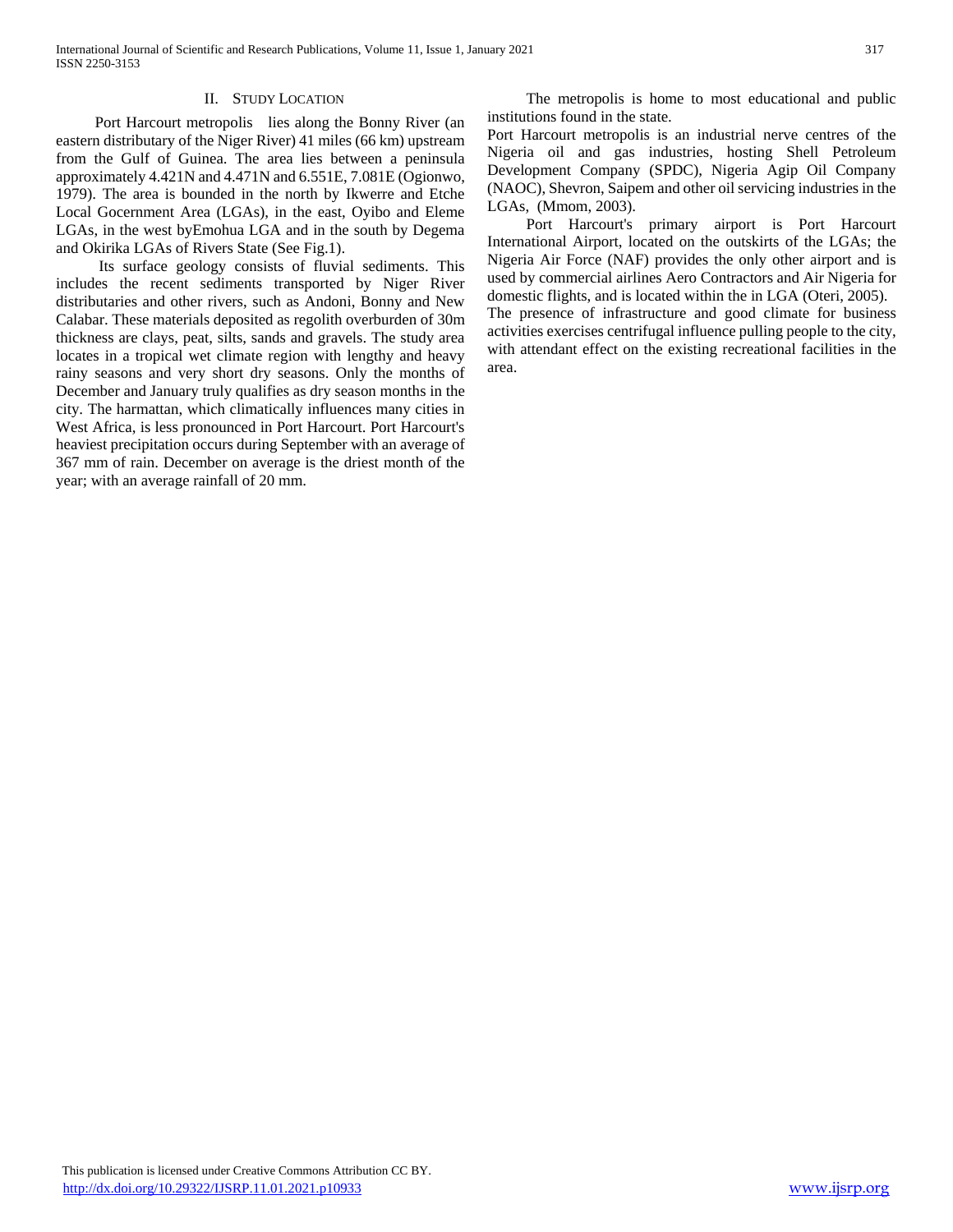

Figure 1: Study area showing Recreation centers Studied **Source**: URP GIS Lab (2019), Rivers State University

### III. CONCEPTUAL/THEORETICAL FRAME WORK/ LITERATURE REVIEW

### **3.1 The Concept of Recreation**

 According to Roberts (1974) defined recreation as "any pursuit engaged upon during leisure time other than pursuits to which people are normally highly committed". This involves outdoor and indoor recreation activities and can be classified as passive and active recreation (fig 2). On the one hand, outdoor recreational activities are those activities that are undertaken outside the confines of buildings, while indoor recreation activities are those activities undertaken on the comfort of one's home or more specifically activities that recreate the mind and soul. Also, active recreation is a physical activity that a person voluntarily undertakes in their leisure time for the purpose of mental or physical satisfaction; it involves energy tasking engagement, while passive recreation is marked by relative inactivity (Lawson and Baud- Bovy1977)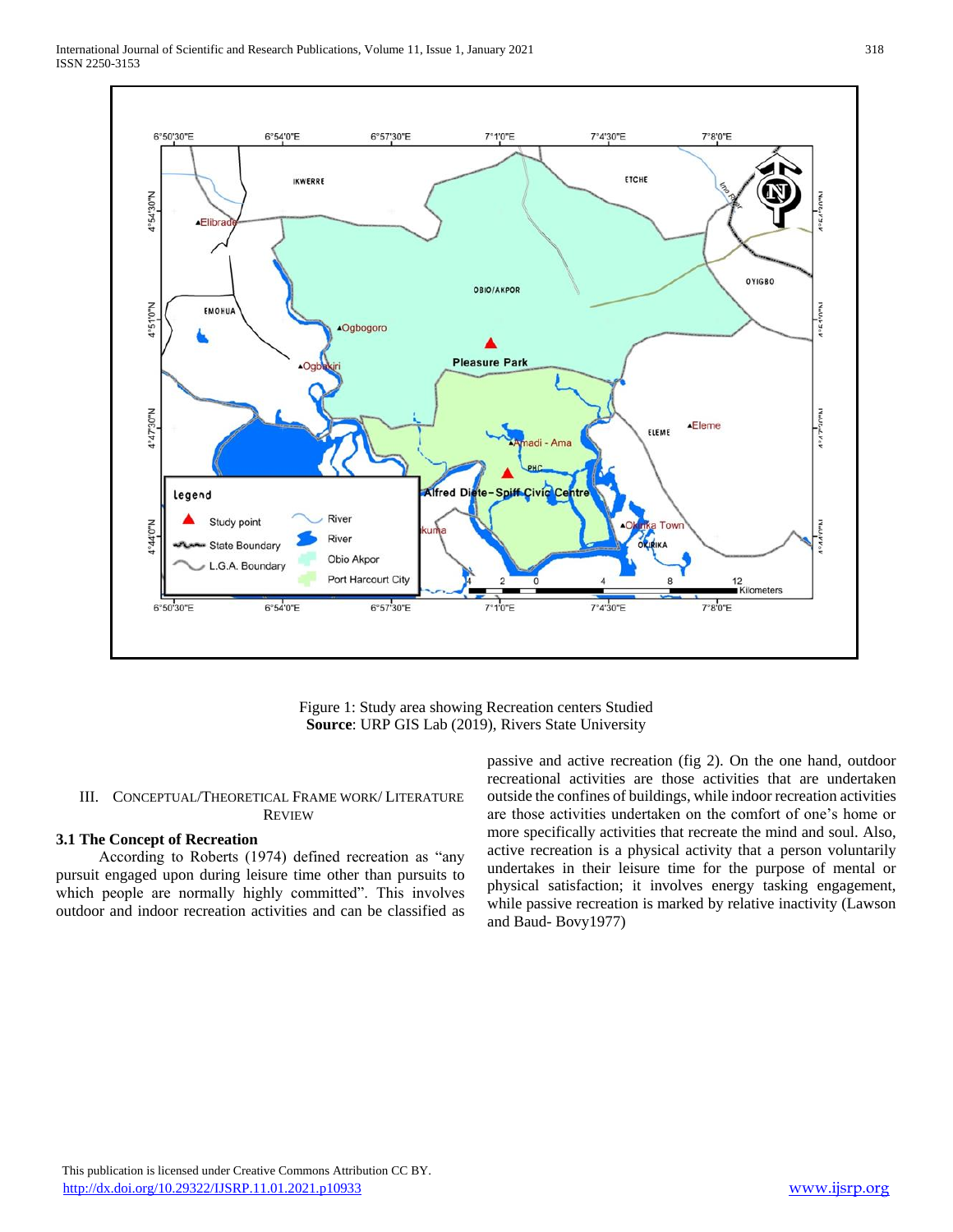

**Fig. 2:Classification of Recreational Activities Source: USAOIA, (2012)**

 Recreation is classified into two; passive and active. Passive recreation is also classified into two; indoor and outdoor. Indoor passive recreation include; listening to music, watching television, drinking, playing chess, and reading, singing and conversing, while outdoor passive recreation involve; visiting, picnicking, park sitting, sight-seeing, and pleasure driving.

Active recreation also classified into indoor and outdoor. Indoor active recreation include; playing billiards, playing badminton, playing tennis, playing snooker, playing squash, room exercising, while outdoor active recreation include; playing lawn tennis, playing football, playing volley ball, swimming, wrestling, boxing, logging and walking.

#### **3.2 Expectancy Disconfirmation Theory**

 This research draws strength from Mckinney, Yoon and Zahedi (2002) theory: Expectancy- Disconfirmation theory, which is one of the most commonly, adopted approaches in the study of satisfaction of consumers. This research adopted this theory because user satisfaction in this research depends on the functionality, Ancillary facilities which are the provision of a range of hospitalities and entertainment opportunities in and

For McKinney, et.al. (2002), the expectancy-disconfirmation theory consists of two sub-processes having independent effects

Aesthetics of the recreational centre.

on user satisfaction: the formation of expectations and the disconfirmation of those expectations through performance comparisons. Expectancy disconfirmation theory holds that users first form expectations of products or services (destination attributes) performance prior to purchase or use. Subsequently, purchase and use contribute to user beliefs about the actual or perceived performance of the product or service. The user then compares the perceived performance to prior expectations.

around the recreational centre, Security of the centre and the

 User satisfaction is seen as the outcome of this comparison (McKinney, et. al. 2002). Moreover, a user's expectations are: (a) confirmed when the product or service performance matches prior expectations, (b) negatively disconfirmed when product or service performance fails to match expectations, and (c) positively disconfirmed when perceived product or service performance exceeds expectations. Dissatisfaction comes about when a user's expectations are negatively disconfirmed; that is the product performance is less than expected (McKinney, 2002).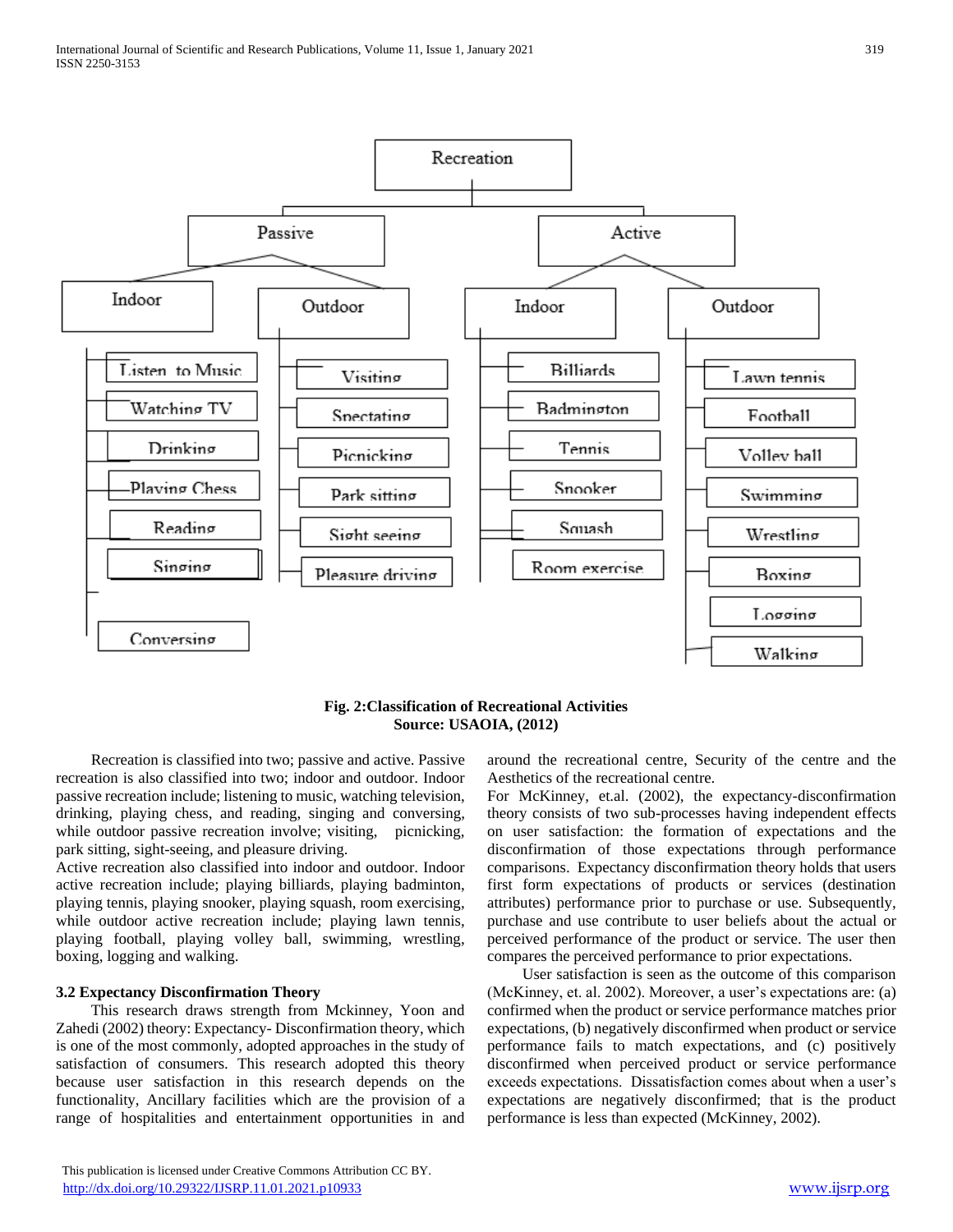## **3.3 Literature review**

 There exists plethora of works in the area of recreation and user satisfaction. This may be due to the importance of recreation to the wellbeing of an individual and society and the role that user satisfaction plays in the sustenance of recreation centers. For example, Juliet and Robert (2017) carried out a research to establish satisfaction among residents on recreational facilities in Kasarani neighborhood in Nairobi City. The study revealed that the residents were not satisfied with the status of recreational facilities provision because they were inadequate and lacked variety of services offered and their appropriateness for different users.

 Oladeji and Adedapo (2014) also carried out study on Performance and Visitors' Satisfaction with Recreation Facilities in Akure Metropolis. The study observed that greater percentage of the participants (80%, 90%, 100% and 71.4%) expressed their willingness to revisit; this is an indication that satisfaction and purpose of their visits were achieved. Over 50% of the respondents in all the centres also indicated that the quality of services provided was good.

 In a related study, Akinyemi and Oduntan (2015) looked at the recreational participation and conservation attitudes of tourists and residents in Lagos Mainland, Nigeria. The Results obtained from the various respondents revealed that 90.8% of the visitors were of the opinion that their expectations were met based on their reasons for visiting the tourist centres and 77.5% visitors/tourists agree that tourism provided job (75%) opportunity for the people and revenue to the government.

 Zuowei (2014) assessed the level of participation in outdoor recreation in Yenagoa Town, Bayelsa State, Nigeria. The research showed that a number of factors played important roles in limiting the level of participation including ignorance of the benefits of recreation; income level of the respondents and distance from the facilities. It has been observed that behavioural preferences of would-be users affacts the level of patronage to recreation centers.

To this end, Fatih and Ali (2009) sought to understand outdoor recreational behaviours and preferences of the residents in Istanbul. The findings of the study are based on a survey which was conducted among 1,400 residents in 32 districts of Istanbul in 2006 and 2007. The study revealed that, about one third of the residents participated in recreational activities in their spare time in Istanbul. Having a picnic, walking, and playing soccer and basketball were the most important outdoor recreational activities were playing tennis, hunting, skating, water skiing, and climbing were the least important activities among the residents. To our knowledge, there has been no research that sought to assess user satisfaction and user expectation of recreation centers in the study area. This was considered a gap that the present study seeks to fill.

# IV. METHODS AND MATERIALS

 The study adopted mixed method research approach (Cresswell, 2014) since both qualitative and quantitative data were required to assess the extent of satisfaction obtained by users of the selected public recreational facilities in the study area. The cross sectional survey research design was used as there was no manipulation of the subjects of study, and the study was carried out at one point in time. The target population comprises users of the two recreational centres of interest, age 18 years and above. Since the number of persons falling into these age categories using the centres is unknown, probability sampling could not be applied. The study therefore adopted a non-probability sampling technique- quota sampling (Kish, 1965). This sampling technique entails choosing specified sub-groups of the target population, using specified criteria, age and gender. In this study, specified quotas of respondents was assigned to males and females falling into the age categories 18-30 years, 31-40 years, 41- 50 years and 51 years and above. Sampling details are given in Table 1.

| S/No           | <b>Recreational facilities</b>                   | <b>Recreational</b><br><b>Location</b> | No of users<br>over a 7 day | <b>Users</b> Age<br><b>Categories</b> | No of<br><b>Respondents</b> |    |
|----------------|--------------------------------------------------|----------------------------------------|-----------------------------|---------------------------------------|-----------------------------|----|
|                |                                                  |                                        | period                      |                                       | M                           | F  |
|                | <b>Port Harcourt Pleasure</b>                    | Obio/Akpor                             | 20                          | $18 - 30$ years                       | 10                          | 10 |
| Park           |                                                  | 20                                     | $31 - 40$ years             | 10                                    | 10                          |    |
|                |                                                  |                                        | 20                          | $41 - 50$                             | 10                          | 10 |
|                |                                                  |                                        | 20                          | 51 years and above                    | 10                          | 10 |
| $\mathfrak{D}$ | Alfred Diete-Spiff Civic<br>Centre Port Harcourt | Port Harcourt                          | 20                          | $18 - 30$ years                       | 10                          | 10 |
|                |                                                  |                                        | 20                          | $31 - 40$ years                       | 10                          | 10 |
|                |                                                  |                                        | 20                          | 41 years & above                      | 10                          | 10 |
|                |                                                  |                                        | 20                          | 51 years and above                    | 10                          | 10 |
|                | <b>TOTAL</b>                                     |                                        | 160                         |                                       | 80                          | 80 |

# **Table 1:Sampling Details**

Source: Field work, (2020)

 A total of 160 copies of questionnaires were administered at the two selected public recreational facilities (Alfred Diete-Spiff and Pleasure Park) out of which, 153 copies were properly

completed and returned in analysable form. This represents 95.7% return rate.

 Data were analysed using percentages. To determine the how personality variable predict user satisfaction of recreational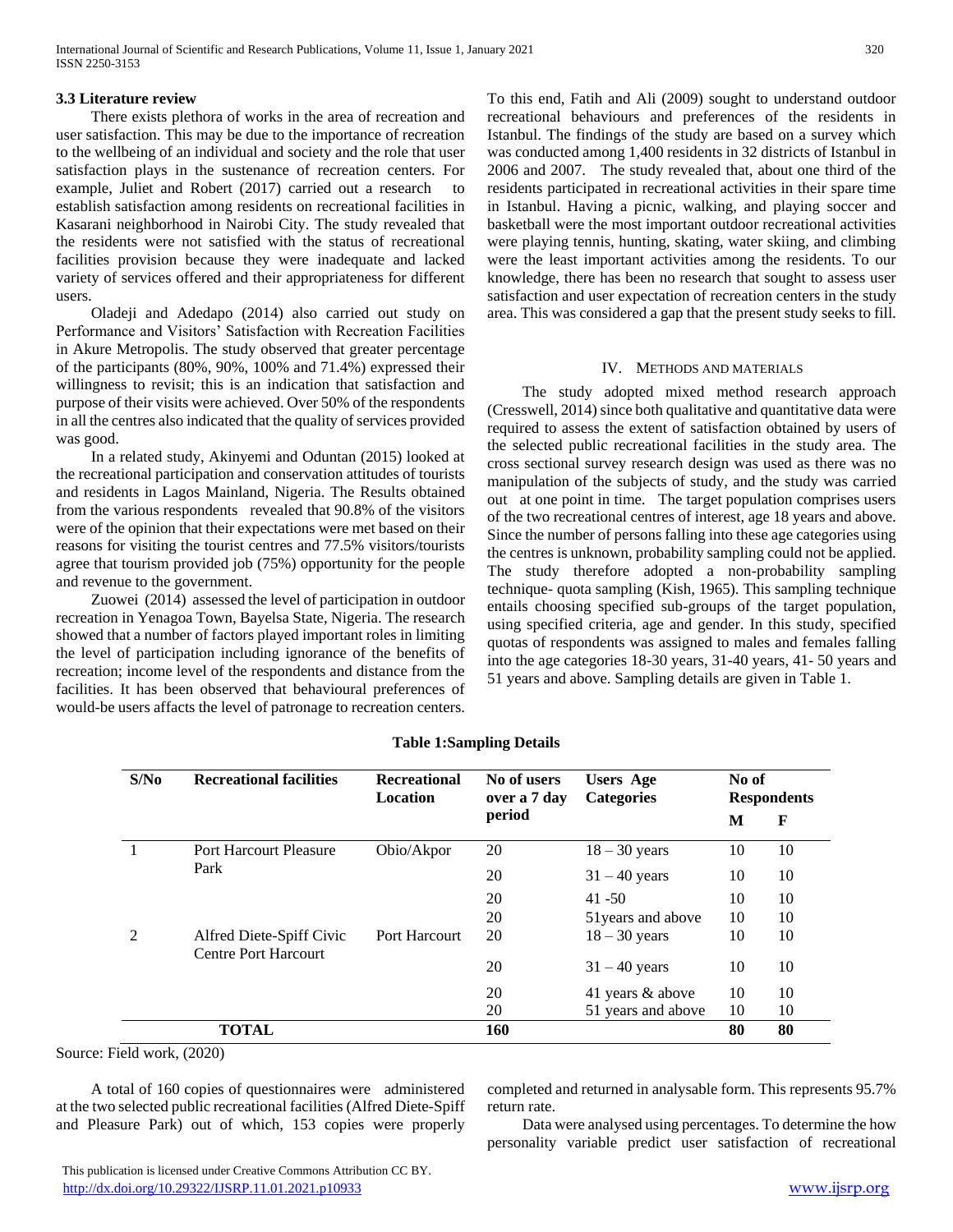International Journal of Scientific and Research Publications, Volume 11, Issue 1, January 2021 321 ISSN 2250-3153

centers, the Multiple Classification Analysis (MCA), a multiple regression technique was used.

Mathematically, MCA is given by:

 $Y_{ij}...n = Y + a_i + b_j + ... + e_{ij}...n$  $=\bar{Y}+a+b+\ldots+$ 

…………………………………. Equation (1)

Where

 $Y_{ii}$ ...  $n =$  The score (on the dependent variable) of individual n who falls in

category i of predictor A, category j of predictor B, etc.

 $\overline{Y}$  $=$  Grand mean on the dependent variable.

 $a_i$  = the "effect" of membership in the i<sup>th</sup> category of predictor a.

 $b_i$  = the "effect" of membership in the j<sup>th</sup> category of predictor B.

 $e_{ij}$ ...  $n =$  error term for this individual. Data presentation was done using descriptive statistics such as tables, charts.

#### V. RESULTS AND DISCUSSION

### **5.1. Personal Characteristics of Respondents Sex of Respondents**

 The analysis showed that more males participated in recreation activities in the two centers under study. (Fig 3 ) . Males accounted for 59.7% in Alfred Diete-spiff and 46.1% for Pleasure Park, respectively. Whereas females accounted for 40.3% in Pleasure Park and 53.9% in Alfred Diete-Spiff respectively. The number of users of recreation centers also varies among the different age brackets. Most users of recreation in the study area are within the age bracket of 18-39years (54.5%) for Alfred Diete Spiff recreation center. The corresponding figure for the treasure park is 56.6%. For other age brackets 31-40 years it is 27.3% for Alfred Diete Spiff and 30.3% for Treasure park (table 2).



**Figure 3: Percentage Distribution of Respondents' Gender** Source: Author's Field Survey, (2020)

**Table 2:Age of Respondents**

| of<br>Age                                   | Alfred                                          |               |         | <b>Pleasure</b> | <b>Total</b> |               |
|---------------------------------------------|-------------------------------------------------|---------------|---------|-----------------|--------------|---------------|
| <b>Respondents</b>                          |                                                 | Diete-Spiff   |         | Park            |              |               |
|                                             | N                                               | $\frac{0}{0}$ | N       | $\frac{0}{0}$   | N            | $\frac{0}{0}$ |
| 18-30                                       | 42                                              | 23.7          | 43      | 56.6            | 85           | 55.5          |
| $31-40$                                     | 21                                              | 54.5          | 23      | 30.3            | 44           | 28.8          |
| $41 - 50$                                   | 8                                               | 10.4          | 9       | 11.8            | 17           | 11.1          |
| 51 and above                                | 6                                               | 7.8           |         | 1.3             |              | 4.6           |
| <b>Total</b>                                | 77                                              | 100           | 76      | 100             | 153          | 100           |
| $\cdot$ 1<br>$\sim$<br>$\ddot{\phantom{1}}$ | $\cdot$ $\cdot$ $\cdot$ $\cdot$ $\cdot$ $\cdot$ |               | (0.000) |                 |              |               |

Source: Author's Field Survey, (2020)

 In terms of marital status, the study revealed a simple majority of 57.1% and 51.3% for singles across the study area while the married accounted for 35.1% and 27.6%, Divorced 5.2% and 18.4% as well as widow/widower 2.6% across the study area

 The modal educational attainment as revealed in table 3 showed a predominant record for tertiary education in Alfred Diete-Spiff (51.9%) while those who recreat at the Pleasure Park had mainy secondary education completed (50%). However, secondary education completed (31.2%) followed by tertiary in Alfred Diete-Spiff Centre while tertiary (39.5%) followed the tertiary in Pleasure Park. Those who didn't have any educational qualification at Alfred Diete-Spiff Centre accounted for 2.6%.

There were variation in the occupational characteristics of respondents at both the Alfred Diete-Spiff recreation center and the Pleasure park as showed in table 4. Most respondents were private sector workers with highest respondents of (50.3%), closely followed by Civil/ Public servants with (33.9%) respondents, and followed by Artisan (11.8%).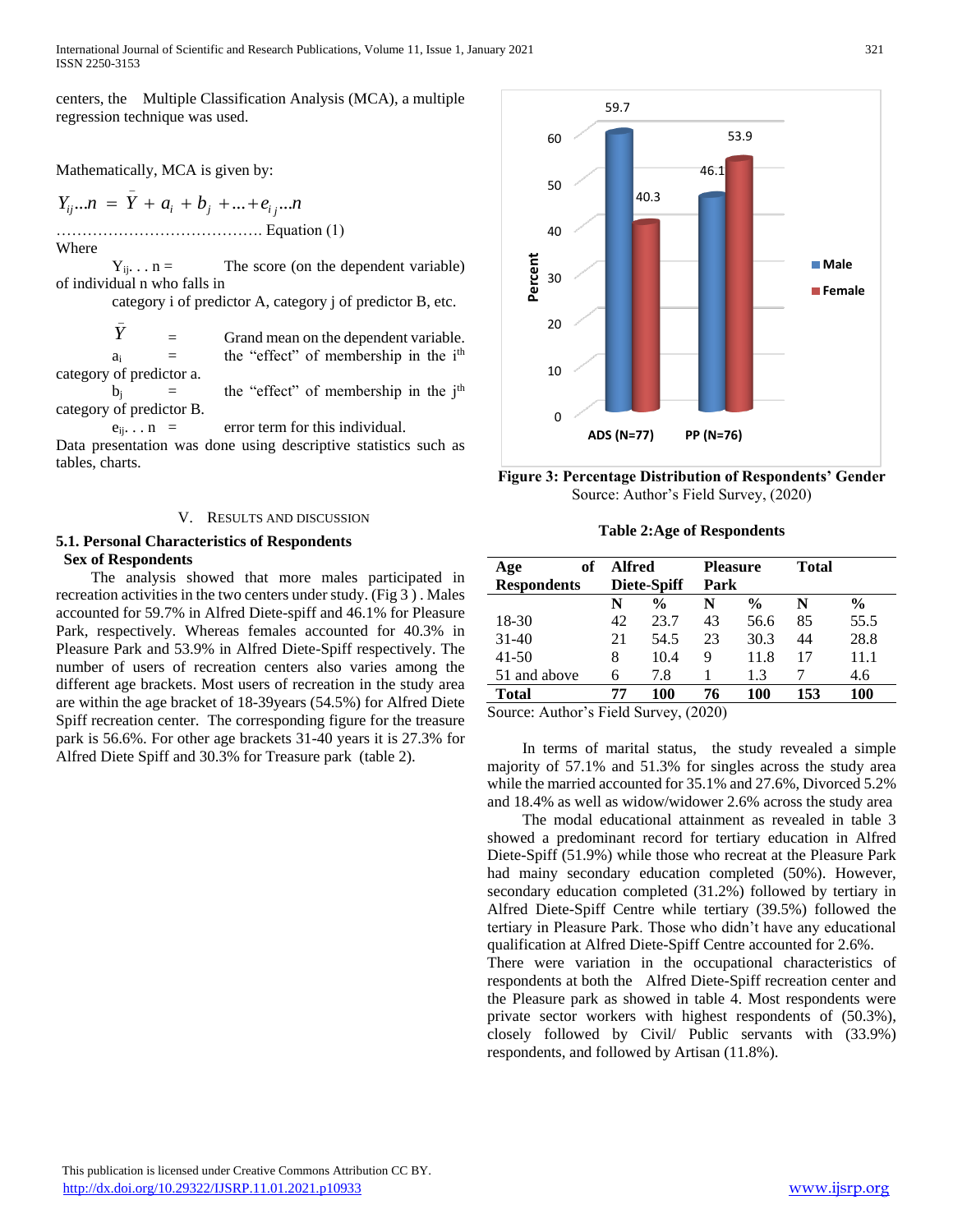**Table 3: Educational attainment of Respondents**

| <b>Educational</b>  | <b>Alfred</b> |               | <b>Pleasure</b> |               | <b>Total</b> |               |
|---------------------|---------------|---------------|-----------------|---------------|--------------|---------------|
| of<br><b>Status</b> |               | Diete-Spiff   | Park            |               |              |               |
| <b>Respondents</b>  |               |               |                 |               |              |               |
|                     | N             | $\frac{0}{0}$ | N               | $\frac{0}{0}$ | N            | $\frac{0}{0}$ |
| No<br>formal        | 2             | 2.6           | 0               | 0             | 2            | 1.3           |
| education           |               |               |                 |               |              |               |
| primary             | 11            | 14.3          | 8               | 10.5          | 19           | 12.4          |
| education           |               |               |                 |               |              |               |
| completed           |               |               |                 |               |              |               |
| Secondary           | 24            | 31.2          | 38              | 50.0          | 62           | 40.5          |
| education           |               |               |                 |               |              |               |
| completed           |               |               |                 |               |              |               |
| Tertiary            | 40            | 51.9          | 30              | 39.5          | 70           | 45.8          |
| education           |               |               |                 |               |              |               |
| completed           |               |               |                 |               |              |               |
| Total               | 77            | 10            | 76              | 100           | 153          | 100           |

Source: Author's Field Survey, (2020)

**Table 4: Occupational Status of Respondents**

| Occupational<br>of<br><b>Status</b><br><b>Respondents</b> | <b>Alfred Diete-</b><br><b>Spiff</b> |               | <b>Pleasure</b><br>Park |               | <b>Total</b> |               |
|-----------------------------------------------------------|--------------------------------------|---------------|-------------------------|---------------|--------------|---------------|
|                                                           | Freq.                                | $\frac{6}{9}$ | Freq.                   | $\frac{0}{0}$ | N            | $\frac{0}{0}$ |
| Civil<br>public<br>servants                               | 33                                   | 42.9          | 19                      | 25.0          | 52           | 33.9          |
| Private<br>sector/self<br>employed                        | 36                                   | 46.8          | 41                      | 53.9          | 77           | 50.3          |
| Artisan                                                   | 6                                    | 7.8           | 12                      | 15.8          | 18           | 11.8          |
| <b>Not</b>                                                | $\mathfrak{D}$                       | 2.6           | 4                       | 5.3           | 6            | 3.9           |
| Ascertained                                               |                                      |               |                         |               |              |               |
| Total                                                     | 77                                   | 100           | 76                      | 100           | 153          | 99.9          |

Source: Author's Field Survey, (2020)

 The income of respondents to a large extent affects the choice and frequency of usage of recreational facilities as shown in figure 4. The study revealed that most respondents were within the income category of N361, 000.00-N500, 000.00 per annum.

 In terms of frequency of visits to the different recreational facilities, the findings it was observed that respondents who visited the facilities twice a week were predominant (48.1%) and (52.6%) for Alfred Diete Spiff and Pleasure Park, respectively. Those who recreated once a week accounted for the next modal frequency of visit to parks. (Figure 5)



**Figure 4: Percentage Distribution of Respondents' Annual Income Category** Source: Author's Field Survey, (2020)



**Figure 5: Frequency of Visit to Recreational Facilities** Source: Author's Field Survey, (2020)

### **5.2 Recreational Preferences of Respondents visiting Recreational places with folks**

 The recreational preferences of users of recreation centers were examined. The result as presented table 5 shows that the modal response for those visiting recreational places with folks or otherwise showed that those who went or visited alone were the least while those with family was the highest being 50.3% , followed by those who visited with friends. Available data further shows users preferred going to Pleasure Park with thier families (73.7%) more than doing so with family members at Alfred Diete Spiff center (27.3%)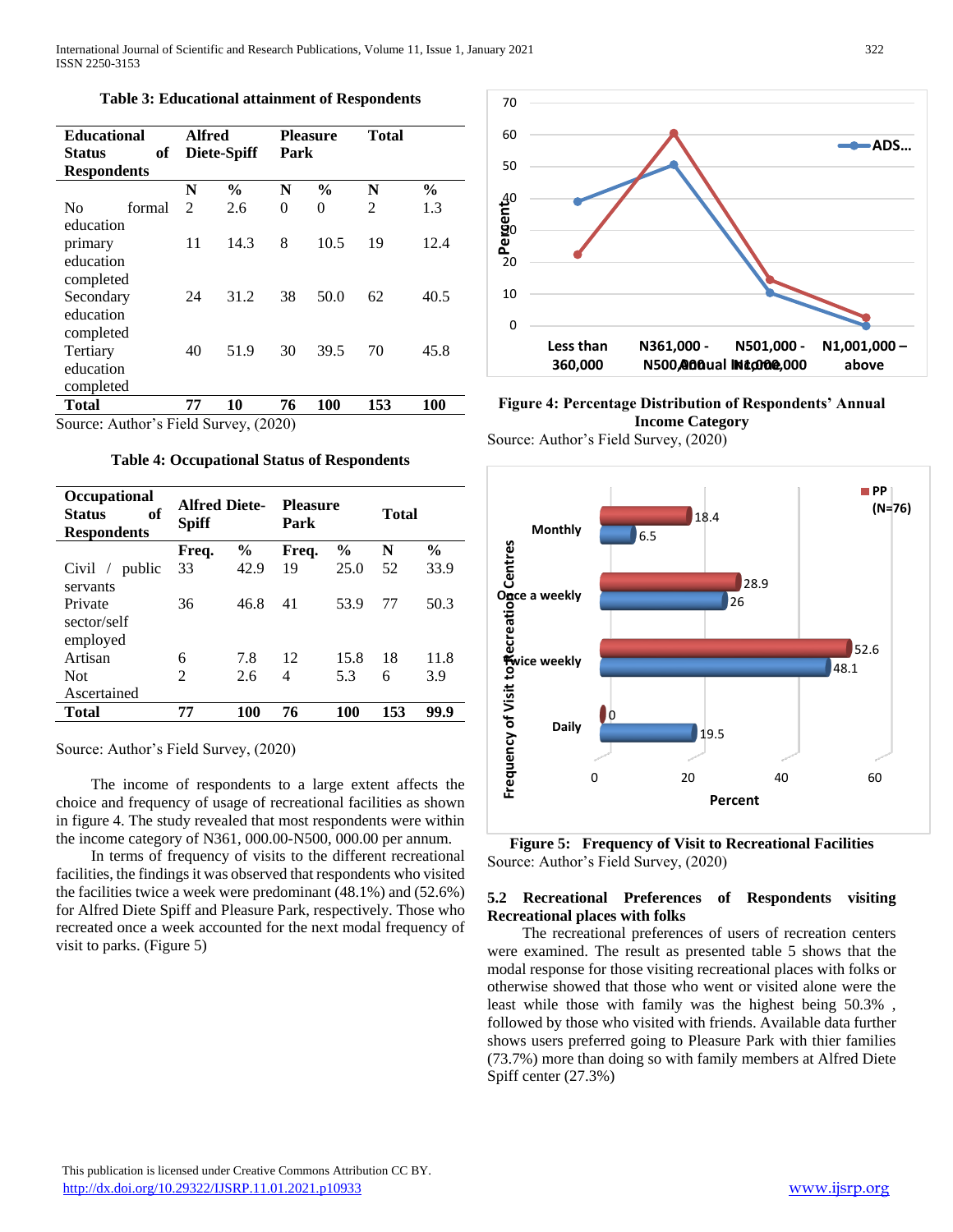#### **Table 5 Recreational Preferences**

| <b>Recreational</b><br><b>Preference</b> | Alfred<br>Diete-Spiff |               | <b>Pleasure</b><br>Park |               | Total |               |
|------------------------------------------|-----------------------|---------------|-------------------------|---------------|-------|---------------|
|                                          | N                     | $\frac{0}{0}$ | N                       | $\frac{0}{0}$ | N     | $\frac{6}{9}$ |
| Alone                                    | 14                    | 18.2          | $\mathbf{0}$            |               | 14    | 9.2           |
| With Friends                             | 42                    | 54.5          | 20                      | 26.3          | 62    | 40.5          |
| With family                              | 21                    | 27.3          | 56                      | 73.7          | 77    | 50.3          |
| Total                                    | 77                    | 100           | 76                      | 100           | 153   | 100           |

Source: Author's Field Survey, (2020)

### **5.3. Recreational Choice of Respondents**

 Recreational choice is a predetermining factor for any visit to recreational centre as shown in table 6. Differences in choice of recreational facilities showed that in Alfred Diete Spiff center, those that recreates by swimming accounted for 27.3%, playing of Table tennis and Lawn tennis (15.2%), watching cinemas (0.0%) as there were no cinema in the centre, Gymnasium (11.7), Football (40.2%), other unmentioned facilities (5.2%).While in Pleasure Park, those that recreates by swimming accounted for 13.7%, playing of Table tennis and Lawn tennis (10.5%), watching cinemas (8.5%), Gymnasium (12.5%), Football (22.9%), other unmentioned facilities liketrain and boat riding, jungle climbing are some recessive points of attractions in Pleasure Park which accounted for 16.9%.

**Table 6 Recreational Choice of Respondents**

| <b>Recreational</b><br>Choice | <b>Alfred</b> | Diete-Spiff   | Park | <b>Pleasure</b> | <b>Total</b> |               |
|-------------------------------|---------------|---------------|------|-----------------|--------------|---------------|
|                               | N             | $\frac{6}{9}$ | N    | $\frac{6}{9}$   | N            | $\frac{6}{9}$ |
| Swimming                      | 21            | 27.3          | 23   | 3.3             | 21           | 13.7          |
| Playing<br>Table              | 12            | 15.6          | 4    | 5.3             | 16           | 10.5          |
| Tennis/lawn                   |               |               |      |                 |              |               |
| tennis                        |               |               |      |                 |              |               |
| Watching                      | 0             | 0.0           | 13   | 17.1            | 13           | 8.5           |
| Cinemas                       |               |               |      |                 |              |               |
| Using                         | 9             | 11.7          | 10   | 13.2            | 19           | 12.4          |
| Gymnasium                     |               |               |      |                 |              |               |
| Playing Football              | 31            | 40.2          | 4    | 5.3             | 35           | 16.9          |
| Others                        | 4             | 5.2           | 22   | 27.0            | 26           | 22.9          |
| <b>Total</b><br>$\sim$        | 77            | 100           | 76   | 100             | 153          | <b>100</b>    |

Source: Author's Field Survey, (2020)

# **5.4 User Satisfaction with Recreational facilities**

 The measure of users' satisfaction differs from one individual to another as shown in Figure 6.The study shows that most users of the two centers were satisfied (79.2% and 90.8%) with their recreation experience in terms of avaialble facilities



**Figure 6: Users Satisfaction with Recreational Facilities** Source: Author's Field Survey, (2020)

### **5.5 Rating of Security Condition in the Facility**

 Safety and security at the recreational centres have effect on the choice of patronage of the centre. Figure 7 below showed that most respondents rated the security arrangement in Pleasure Park "Excellent" (51.3%) while at Alfred Diete-Spiff centre, the modal rating was "Good" (48.1%). In terms of ancillary facilities in the recreational Centres**, t**he nature and condition of facilities in the different recreational centres to a certain extent determines the power of choice of the individual, this variation is shown in Figure 8. The study reveals that in Alfred Diete Spiff facilities were rated "Good "represented 51.9% while facilities in Pleasure Park were rated "Excellent" represented 64.5%.



**Figure 7: Respondents' Rating of Security in the Recreational Centres**

Source: Author's Field Survey, (2020)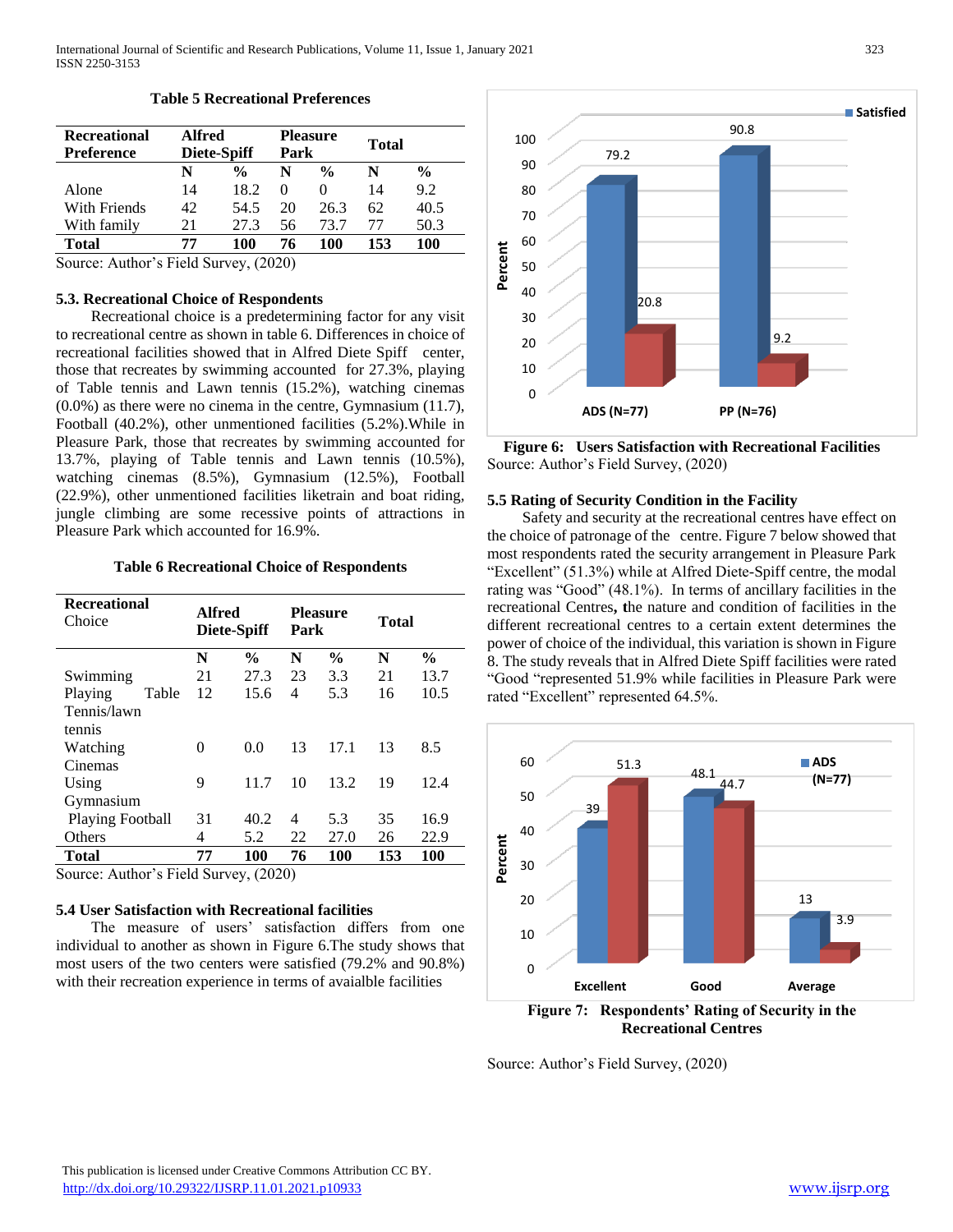

**Figure 8: Respondents' Rating of Ancillary Facilities in the Recreational Centres**

**Source:** Author's Field Survey, (2020)

# **5.6 Determinants of user patronage of recreational centers in Port Harcourt**

 Since user involvement in any form of recreation is determined by a myriad of factors acting individual and jointly, the study sought to determine how gender, education, age and income explain the variation in usage of recreation centers in the study area. To examine if there is any statistically significant relationship between users personality attributes (independent variables) and their patronage (dependent variable) to recreation centers, a Multiple Classification Analysis (MCA) was carried out. From our result, as shown in table 7, it is evident that there exists moderate interaction between our dependent variable (frequency to center) and the independent variables (user personality attributes) such as such as sex, age, educational attainment and income. The total explanation that all the independent variables provided for variation in user participation is 47% for the Alfred Diete Spiff centre and only 9% at the Pleasure Park. Meaning that users personal attribute has little influence on their inclination to participate in recreation in the two centers examined.

| Alfred Diete Spiff Centre |         | <b>Pleasure Park</b> |           |              |
|---------------------------|---------|----------------------|-----------|--------------|
| Predictor                 | Eta     | <b>B</b> eta         | Eta       | <b>B</b> eta |
| of<br><b>Sex</b>          | 0.43862 | 0.13461              | 0.795244E | 0.105509     |
| Respondent                | 5       | 3                    | $-01$     |              |
| S                         |         |                      |           |              |
| of<br>Age                 | 0.69908 | 0.77961              | 0.197860  | 0.116829     |
| Respondent                |         | 5                    |           |              |
| s                         |         |                      |           |              |
| Educational               | 0.35957 | 0.28364              | 0.184917  | 0.508450E    |
| Attainment                |         |                      |           | -01          |
| of<br>Income              | 0.50367 | 0.27588              | 0.255146  | 0.230564     |
| Respondent                | 9       | 8                    |           |              |
| S                         |         |                      |           |              |

**Table 7: Predicting Frequency of Visit to Recreational Facilities (Participation) Using MCA**

| This publication is licensed under Creative Commons Attribution CC BY. |
|------------------------------------------------------------------------|
| http://dx.doi.org/10.29322/IJSRP.11.01.2021.p10933                     |

|                | Variance Explained   Variance Explained $(R^2)$ |
|----------------|-------------------------------------------------|
| $(R^2) = 47\%$ | $= 9\%$                                         |

Source: Author's Field Survey, (2020)

#### VI. CONCLUSION AND RECOMMENDATION

 This study looked at user satisfaction, expectations and patronage to selected recreational centers in Port Harcourt with a view to determining how user personality attributes underpin user participation and patronage as a basis for more informed policy making on recreation in Port Harcourt metropolis. Sustaining users' interest is paramount and critical to the continuous existence of any facility including those of recreation. According to Greenwell and Pastore, (2002) Customers' perception of the quality of service performance, the extent to which service performance exceeds expectations or a combination of the two, may influence satisfaction with a service encounter and is often used as a measure of product or service performance. Satisfied customers tend to be loyal, while dissatisfied customers are more likely not to use the product or services again (McDougal & Levesque, 2000). Customer satisfaction is also associated with the economic profitability of organizations by their ability to increase revenue and reduce costs (McDougal & Levesque, 2000).

 The recreational activities fulfil psychological needs for a community that promotes socio cultural aspects and strengthen the individual health. They also meet the therapeutic needs of mind. Thus customer satisfaction is an important factor that contributes to the success of organizations (Cronin & Taylor, 1992; Gerson, 1999).

 Though user satisfaction differs from one individual to another, the study revealed that greater percentage (79.2% and 90.8% respectively) of users of recreation centers at both Alfred Diete-spiff and Pleasure Park were satisfied with services even as visitor's preferences differ from one Centre to the other. Though there exists a linear relationship between users personality attributes: gender, education, age and income and their frequency to recreation to recreation centers, the explanations provided by all the independent variables to variation in the dependent variable were minimal. There is therefore the need to prioritize the provision of facilities to meet varied needs of prospective. This is the only way increase patronage and promotes their sustainability.

#### **REFERENCES**

- [1] Akinyemi, A.F. & Oduntan, O.O. (2015).Recreation participation and conservation attitudes of tourists and residents of Lagos Mainland, Nigeria.African Journal of Hospitality, Tourism and Leisure. 4 (2): 222-814.
- [2] Broadhurst, R. (2001), Managing Environments for Leisure and Recreation, GBR Routledge London.
- [3] Bruce, C.D. (1995). Puritans at Play. Leisure and Recreation in Colonial New England. St. Martin's Press, New York. p. x
- [4] Cresswell, J.W (2014). Research Design. London (UK): Sage publications Ltd.
- [5] Crompton, J. L. (1995). "Economic Impact Analysis of Sports Facilities and Events: Eleven Sources of Misapplication." Journal of Sport Management, 9: 14–35.